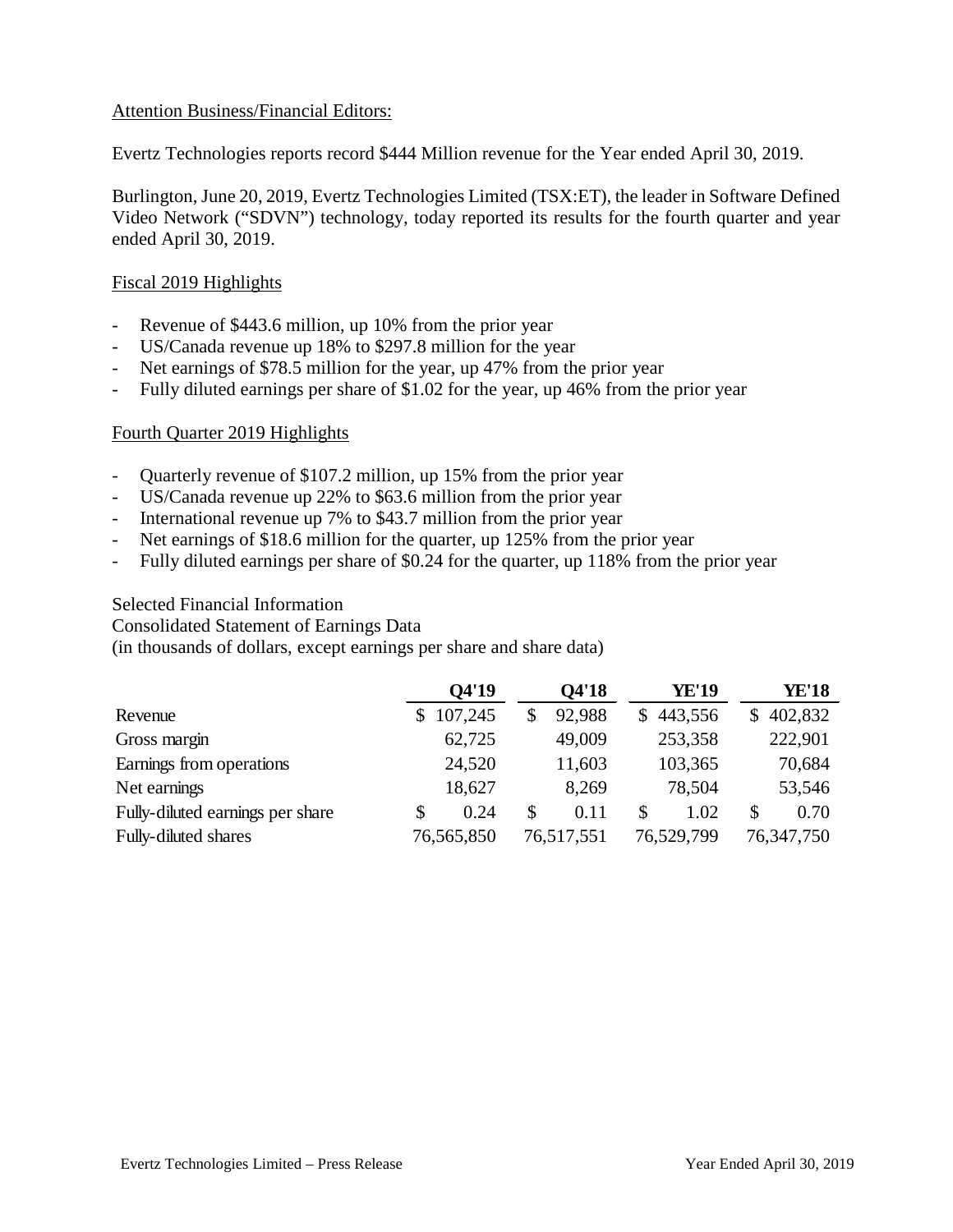Selected Financial Information Consolidated Balance Sheet Data (in thousands of dollars)

|                                | YE '19  | YE '18  |
|--------------------------------|---------|---------|
| Cash and marketable securities | 108,606 | 94,184  |
| Working capital                | 282,519 | 264,514 |
| Total assets                   | 466,597 | 421,115 |
| Shareholders' equity           | 353,123 | 329,227 |

#### Revenue

For the quarter ended April 30, 2019, revenues were \$107.2 million, compared to revenues of \$93.0 million for the quarter ended April 30, 2018. For the quarter, revenues in the United States/Canada region were \$63.6 million an increase of 22% compared to \$52.1 million in the same quarter last year. The International region had revenues of \$43.7 million and increase of 7% compared to \$40.9 million in the same quarter last year.

For the year ended April 30, 2019, sales were \$443.6 million, compared to sales of \$402.8 million for the year ended April 30, 2018. For the year, revenues in the United States/Canada region were \$297.8 million an increase of 18% compared to \$252.8 million in the prior year. The International region had revenues of \$145.8 million, compared to \$150.1 million in the prior year.

#### Gross Margin

For the quarter ended April 30, 2019, gross margin was \$62.7 million as compared to \$49.0 million in the same quarter last year. Gross margin percentage was approximately 58.5% as compared to 52.7% in the quarter ended April 30, 2018.

For the year ended April 30, 2019, gross margin was \$253.4 million as compared to \$222.9 million for the year ended April 30, 2018. Gross margin percentage was approximately 57.1% as compared to 55.3% for the prior year.

## Earnings

For the quarter ended April 30, 2019, net earnings were \$18.6 million as compared to \$8.3 million in the corresponding period last year.

For the year ended April 30, 2019, net earnings were \$78.5 million as compared to \$53.5 million in the corresponding period last year.

For the quarter ended April 30, 2019, earnings per share on a fully-diluted basis were \$0.24 as compared to \$0.11 in the corresponding period last year.

For the year ended April 30, 2019, earnings per share on a fully-diluted basis were \$1.02 as compared to \$0.70 in the same period in 2018.

#### Operating Expenses

For the quarter ended April 30, 2019, selling and administrative expenses were \$18.0 million as compared to \$17.8 million for the quarter ended April 30, 2018.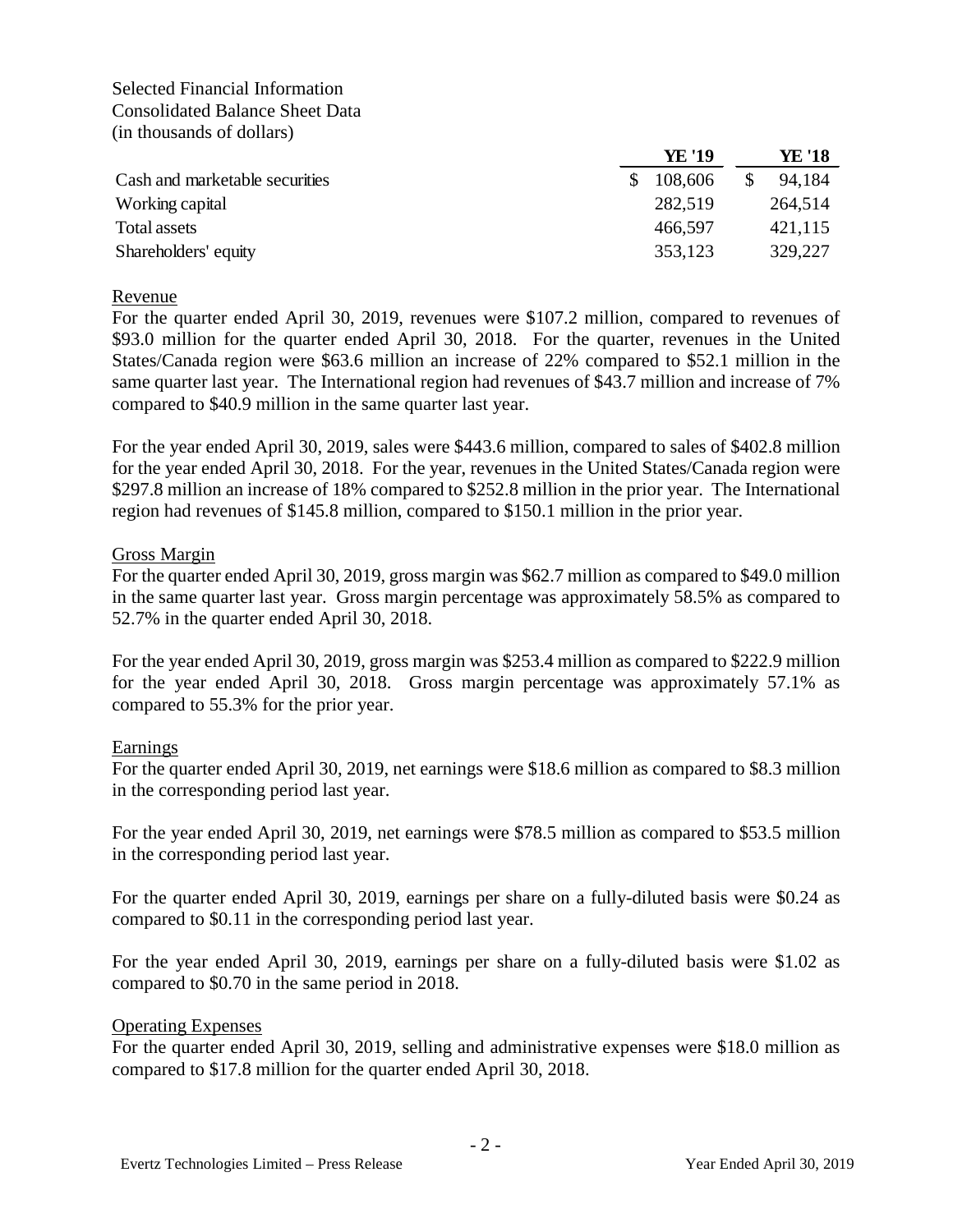For the year ended April 30, 2019, selling and administrative expenses were \$67.8 million as compared to \$65.5 million for the year ended April 30, 2018.

For the quarter ended April 30, 2019, gross research and development expenses were \$21.8 million as compared to \$21.0 million for the quarter ended April 30, 2018.

For the year ended April 30, 2019, gross research and development expenses were \$85.8 million as compared to \$80.8 million for the year ended April 30, 2018.

# Liquidity and Capital Resources

The Company's working capital as at April 30, 2019 was \$282.5 million as compared to \$264.5 million on April 30, 2018.

Cash and marketable securities were \$108.6 million as at April 30, 2019 as compared to \$94.2 million on April 30, 2018.

Cash generated from operations was \$23.7 million for the quarter ended April 30, 2019 as compared to \$18.3 million for the quarter ended April 30, 2018. Before taking into account taxes and the changes in non-cash working capital and current taxes, the Company generated \$23.2 million from operations for the quarter ended April 30, 2019 compared to \$9.1 million for the same period last year.

Cash provided by operations was \$88.5 million for the 2019 fiscal year as compared to cash provided by operations of \$98.4 million for the 2018 fiscal year. Before taking into account taxes and the changes in non-cash working capital and current taxes, the Company generated \$89.1 million from operations for fiscal 2019 as compared to \$57.6 million for fiscal 2018.

For the quarter, the Company generated \$4.9 million from investing activities.

For the year, the Company used \$23.5 million in investing activities which was principally driven by the business acquisitions for \$9.2 million and capital equipment of \$11.6 million.

For the quarter ended, the Company used cash in financing activities of \$13.4 million which was principally a result of the payment of dividends of \$13.8 million.

For the year ended April 30, 2019, the Company used cash in financing activities of \$54.8 million which was principally a result of the payment of dividends of \$55.1 million.

## Shipments and Backlog

At the end of May 2019, purchase order backlog was in excess of \$90 million and shipments during the month of May 2019 were \$33 million.

## Dividend Declared

Evertz Board of Directors declared a regular quarterly dividend on June 20, 2019 of \$0.18 per share.

The dividend is payable to shareholders of record on June 28, 2019 and will be paid on or about July 5, 2019.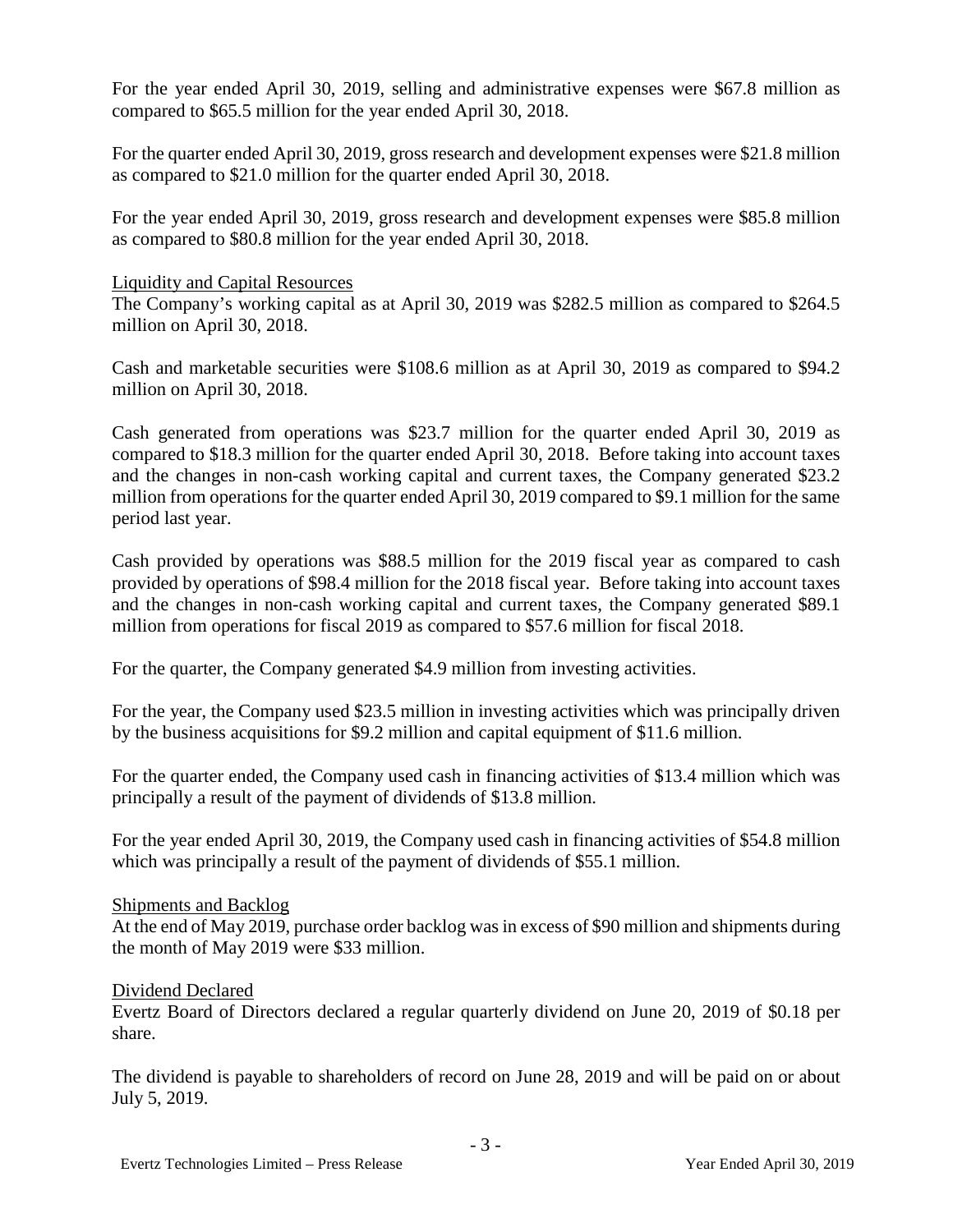# **Selected Consolidated Financial Information**

(in thousands of dollars, except earnings per share and percentages)

|                                                       | Three month period ended<br>April 30, |         |                           | Twelve month period ended |           |         |               |         |
|-------------------------------------------------------|---------------------------------------|---------|---------------------------|---------------------------|-----------|---------|---------------|---------|
|                                                       |                                       |         |                           |                           | April 30, |         |               |         |
|                                                       |                                       | 2019    |                           | 2018                      |           | 2019    |               | 2018    |
| Revenue                                               | \$                                    | 107,245 | $\mathcal{S}$             | 92,988                    | \$        | 443,556 | $\mathcal{S}$ | 402,832 |
| Cost of goods sold                                    |                                       | 44,520  |                           | 43,979                    |           | 190,198 |               | 179,931 |
| Gross margin                                          |                                       | 62,725  |                           | 49,009                    |           | 253,358 |               | 222,901 |
| Expenses                                              |                                       |         |                           |                           |           |         |               |         |
| Selling and administrative                            |                                       | 17,957  |                           | 17,832                    |           | 67,821  |               | 65,531  |
| General                                               |                                       | 1,012   |                           | 792                       |           | 3,410   |               | 3,336   |
| Research and development                              |                                       | 21,849  |                           | 21,017                    |           | 85,823  |               | 80,804  |
| Investment tax credits                                |                                       | (2,086) |                           | 1,038                     |           | (8,158) |               | (6,743) |
| Share based compensation                              |                                       | 1,349   |                           | 1,188                     |           | 4,501   |               | 4,562   |
| Foreign exchange (gain) loss                          |                                       | (1,876) |                           | (4,461)                   |           | (3,404) |               | 4,727   |
|                                                       |                                       | 38,205  |                           | 37,406                    |           | 149,993 |               | 152,217 |
| Earnings before undernoted                            |                                       | 24,520  |                           | 11,603                    |           | 103,365 |               | 70,684  |
| Finance income                                        |                                       | 430     |                           | 272                       |           | 1,394   |               | 781     |
| Finance costs                                         |                                       | (91)    |                           | (96)                      |           | (752)   |               | (455)   |
| Other income and expenses                             |                                       | (141)   |                           | (87)                      |           | 1,080   |               | 1,956   |
| Earnings before income taxes                          |                                       | 24,718  |                           | 11,692                    |           | 105,087 |               | 72,966  |
| Provision for (recovery of) income taxes              |                                       |         |                           |                           |           |         |               |         |
| Current                                               |                                       | 4,972   |                           | 5,151                     |           | 26,499  |               | 24,076  |
| Deferred                                              |                                       | 1,119   |                           | (1,728)                   |           | 84      |               | (4,656) |
|                                                       |                                       | 6,091   |                           | 3,423                     |           | 26,583  |               | 19,420  |
| Net earnings for the period                           | \$                                    | 18,627  | \$                        | 8,269                     | \$        | 78,504  | \$            | 53,546  |
| Net earnings attributable to non-controlling interest |                                       | 65      |                           | 79                        |           | 629     |               | 460     |
| Net earnings attributable to shareholders             |                                       | 18,562  |                           | 8,190                     |           | 77,875  |               | 53,086  |
| Net earnings for the period                           | \$                                    | 18,627  | $\boldsymbol{\mathsf{S}}$ | 8,269                     | \$        | 78,504  | \$            | 53,546  |
| Earnings per share                                    |                                       |         |                           |                           |           |         |               |         |
| Basic                                                 | \$                                    | 0.24    | \$                        | 0.11                      | \$        | 1.02    | \$            | 0.70    |
| Diluted                                               | \$                                    | 0.24    | \$                        | 0.11                      | \$        | 1.02    | \$            | 0.70    |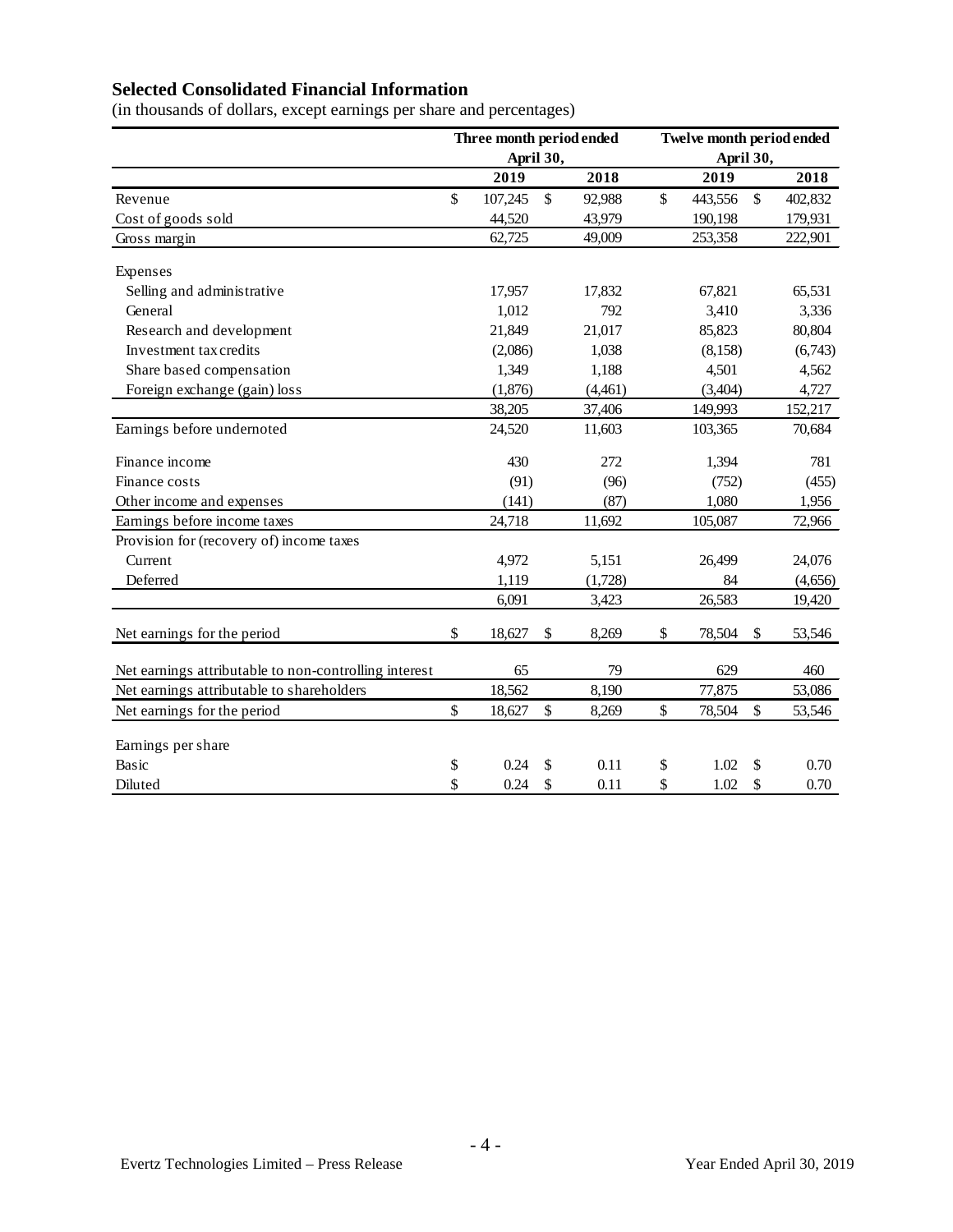|                                           |              | April 30,<br>2019 |              | April 30,<br>2018 |               | April 30,<br>2017 |
|-------------------------------------------|--------------|-------------------|--------------|-------------------|---------------|-------------------|
| <b>Assets</b>                             |              |                   |              |                   |               |                   |
| Current assets                            |              |                   |              |                   |               |                   |
| Cash and cash equivalents                 | \$           | 104,583           | \$           | 94,184            | -S            | 54,274            |
| Marketable securities                     |              | 4,023             |              |                   |               |                   |
| Trade and other receivables               |              | 81,498            |              | 64,241            |               | 111,664           |
| Contract assets                           |              | 22,348            |              | 21,830            |               |                   |
| Prepaid expenses                          |              | 9,045             |              | 5,506             |               | 4,075             |
| Inventories                               |              | 171,271           |              | 168,070           |               | 178,208           |
| Income tax receivable                     |              | 708               |              |                   |               |                   |
|                                           |              | 393,476           |              | 353,831           |               | 348,221           |
| Property, Plant and Equipment             |              | 48,887            |              | 47,915            |               | 44,152            |
| Goodwill                                  |              | 20,716            |              | 18,168            |               | 18,195            |
| Intangible assets                         |              | 1,952             |              |                   |               |                   |
| Deferred income taxes                     |              | 1,566             |              | 1,201             |               |                   |
|                                           | \$           | 466,597           | $\mathbb{S}$ | 421,115           | $\mathcal{S}$ | 410,568           |
| <b>Liabilities</b>                        |              |                   |              |                   |               |                   |
| Current liabilities                       |              |                   |              |                   |               |                   |
| Trade and other payables                  | \$           | 63,647            | \$           | 56,377            | -\$           | 50,321            |
| Provisions                                |              | 4,171             |              | 3,981             |               | 3,817             |
| Deferred revenue                          |              | 42,843            |              | 28,502            |               | 28,272            |
| Current portion of long term debt         |              | 294               |              | 383               |               | 280               |
| Income tax payable                        |              |                   |              | 74                |               | 945               |
|                                           |              | 110,955           |              | 89,317            |               | 83,635            |
| Long term debt                            |              | 239               |              | 515               |               | 733               |
| Deferred taxes                            |              |                   |              |                   |               | 4,427             |
|                                           |              | 111,194           |              | 89,832            |               | 88,795            |
| <b>Equity</b>                             |              |                   |              |                   |               |                   |
| Capital stock                             |              | 139,865           |              | 138,675           |               | 124,695           |
| Share based payment reserve               |              | 8,245             |              | 7,885             |               | 10,091            |
| Accumulated other comprehensive income    |              | 1,729             |              | 2,149             |               | 747               |
| Retained earnings                         |              | 203,284           |              | 180,518           |               | 182,297           |
|                                           |              | 205,013           |              | 182,667           |               | 183,044           |
| Total equity attributable to shareholders |              | 353,123           |              | 329,227           |               | 317,830           |
| Non-controlling interest                  |              | 2,280             |              | 2,056             |               | 3,943             |
|                                           |              | 355,403           |              | 331,283           |               | 321,773           |
|                                           | $\mathbb{S}$ | 466,597           | \$           | 421,115 \$        |               | 410,568           |